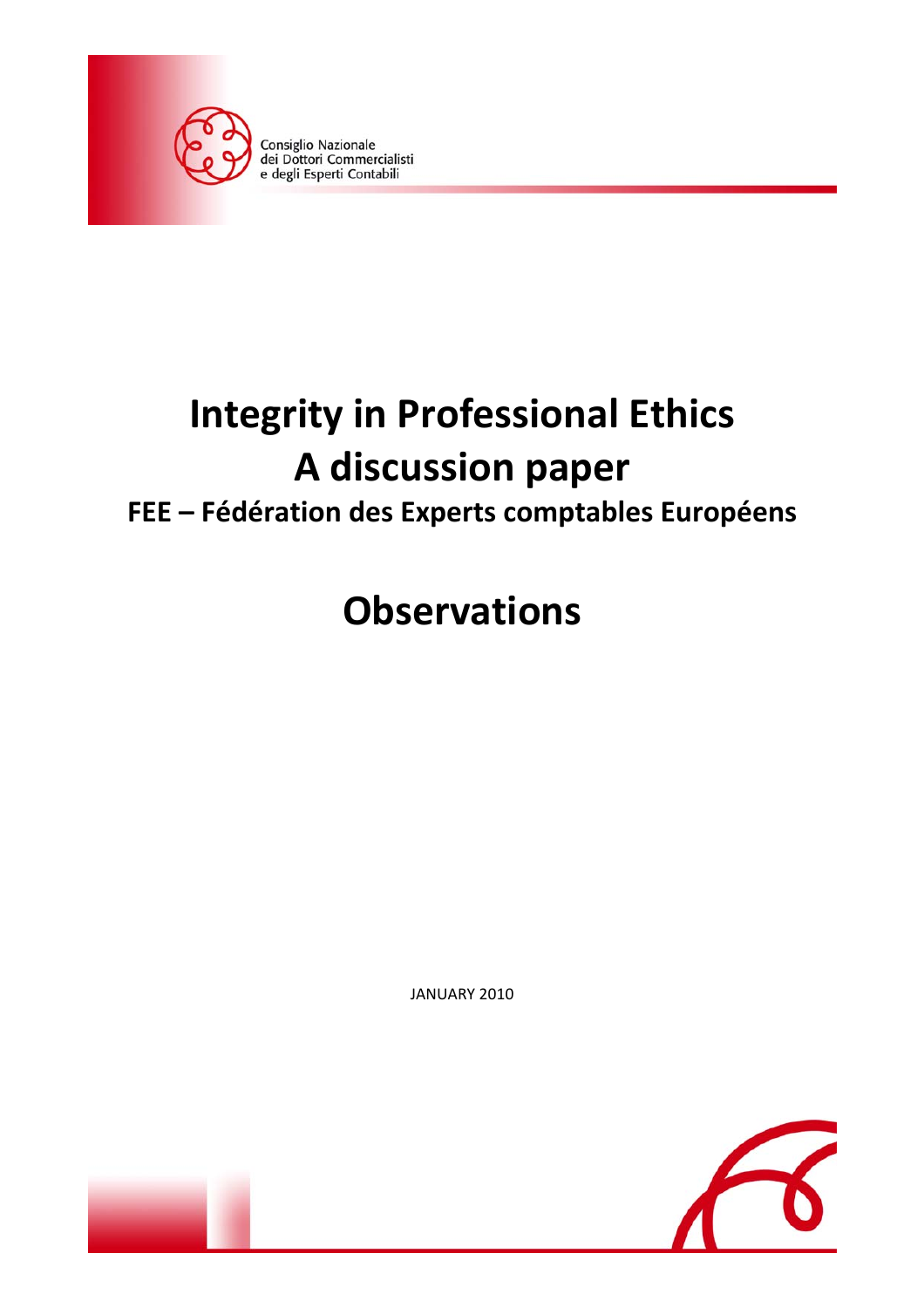

#### Q1. What does integrity mean for you?

R1 We think that integrity is the honesty and fairness the professional accountant is required to apply to all his/her activities and relations, both professional and personal.

Q2. Is integrity the core principle in professional behaviour? If yes, why?

R2 Yes, we consider integrity as the core value, all other principles, such as objectivity, professional competence and due care, confidentiality, professional behaviour, are subject to integrity.

Q3. What are the threats to ethical behaviour?

R3. We think that a lack of independence and carefulness, the search for success by all means, the incapacity of judgment and the extreme fragmentation of the work that forbids to perceive it as a whole, an inadequate ethical education (which results in "naïve" mistakes), an insufficient knowledge of the wider social and economical environment within which the professional service is provided are the main threats to the ethical behaviour.

Q4. How do these threats change as the economic climate changes?

R4. They change in an inversely proportional way, we deem, however that an ethical behaviour allows in any case to overcome bias related to economic changes.

Q5. How is integrity instilled in your audit firm or your organisation? Does it always work? How could it be improved?

R5. Integrity is promoted through the preparation of the Ethics Code and the application, within the professional practice, of appropriate ethics principles by the *dominus.*

Q6. Do readers agree that integrity is actually the core principle and should be highlighted as such, compared with the other fundamental principles referred to in paragraph 2.3? If not, why not?

R6. Yes

Q7. Do the other fundamental principles derive from integrity or are they complementary to it? Please explain your rationale?

R7. We believe that the other fundamental principles identified (objectivity, professional competence and due care, confidentiality, professional behaviour) result from integrity and are complementary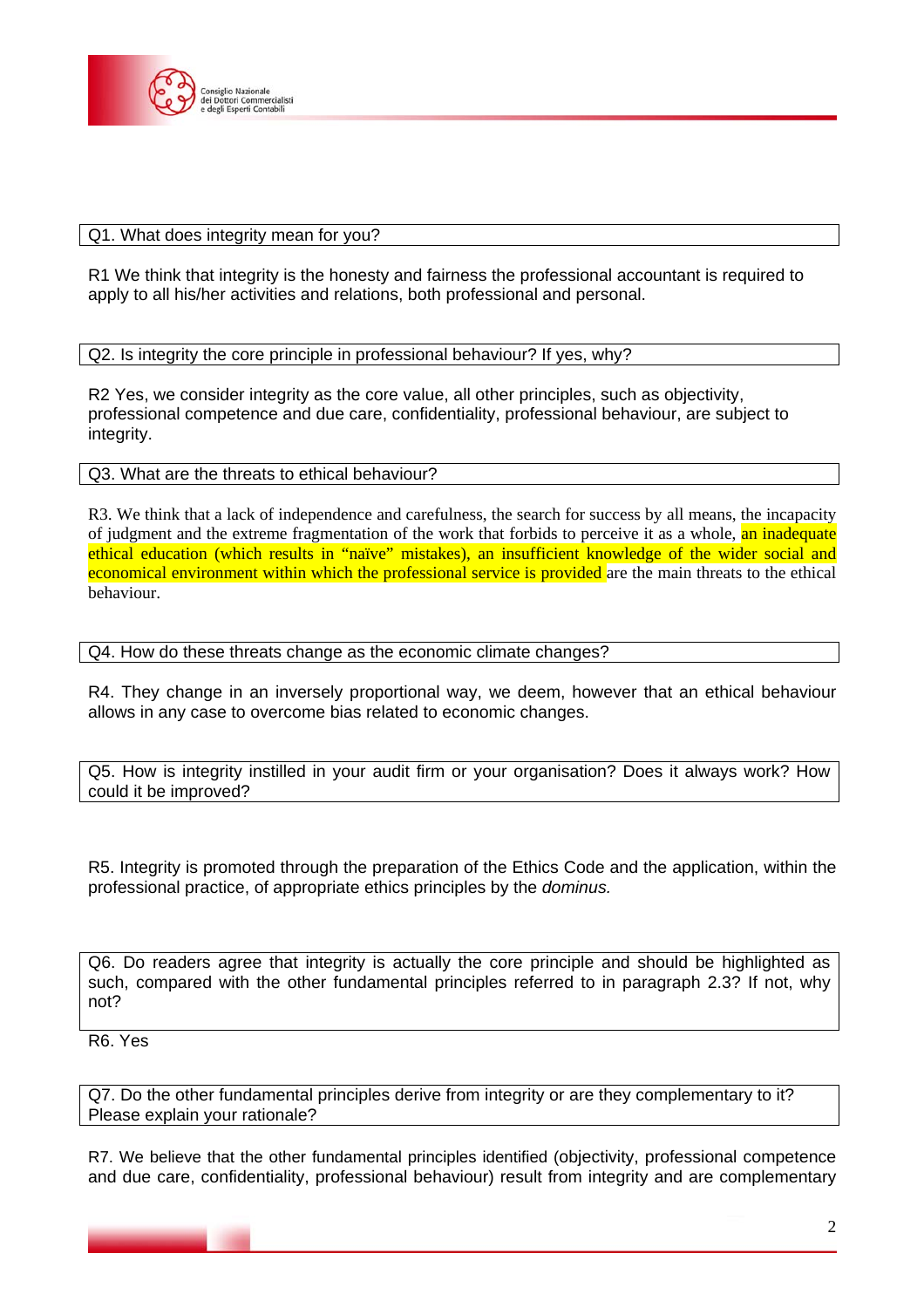

to it. The objectivity- intended as not allow bias, self interest or undue influence of others to override professional or business judgments – is, as a matter of fact, an application of the integrity. Similarly, professional competence and due care, intended as the capacity to provide clients with high quality professional services, are a practical expression of the integrity principle, and also confidentiality results from the application of this principle. Finally the professional behaviour, being a behaviour characterized by dignity, honour, credit and aimed at protecting the image of the profession also outside its practice, is obviously one of the way professionals show their integrity.

Q8. From the perspective of professional ethical behaviour, does the quality of the persons' character matter if their actions are consistent with expected standards? Does this have consequences for the disciplinary process?

R8 We believe that the character does not matter if the behaviour is a professional ethical behaviour.

Q9. Do readers believe that the perceived integrity of the profession as a whole impacts upon the integrity of individuals within it? Again, does this have consequences for the disciplinary process?

R9 Yes

Q10. Would it be helpful for codes of ethics of accountancy bodies to include further discussion on integrity? If so, what are the key points that should be included?

R10. We believe that the Code of Ethics already provides fundamental guidance. It can be helpful however to integrate it in some part, where appropriate.

Q11. Should there be greater clarity of the extent to which personal integrity would affect professional integrity, to enhance harmonisation? What sort of personal behaviour should merit professional disciplinary action?

R11. We consider integrity as the fundamental value for the professional as a person. Therefore the disciplinary procedure is necessary when there is a damage to the reputation of the profession or to the public interest.

Q12. Do you agree with the behavioural characteristics discussed in paragraph 5.2? If not, please explain what should be changed.

R12. Yes

Q13. Are there further behavioural characteristics that should be expected of someone behaving with integrity in a professional context, other than those listed in paragraph 5.2? If so, what?

R13. We deem that also in the private sphere (or while undertaking private activities) an ethical behaviour is required.

Q14. Do readers agree with the indicators discussed in 6.7? Are there others, and if so what?